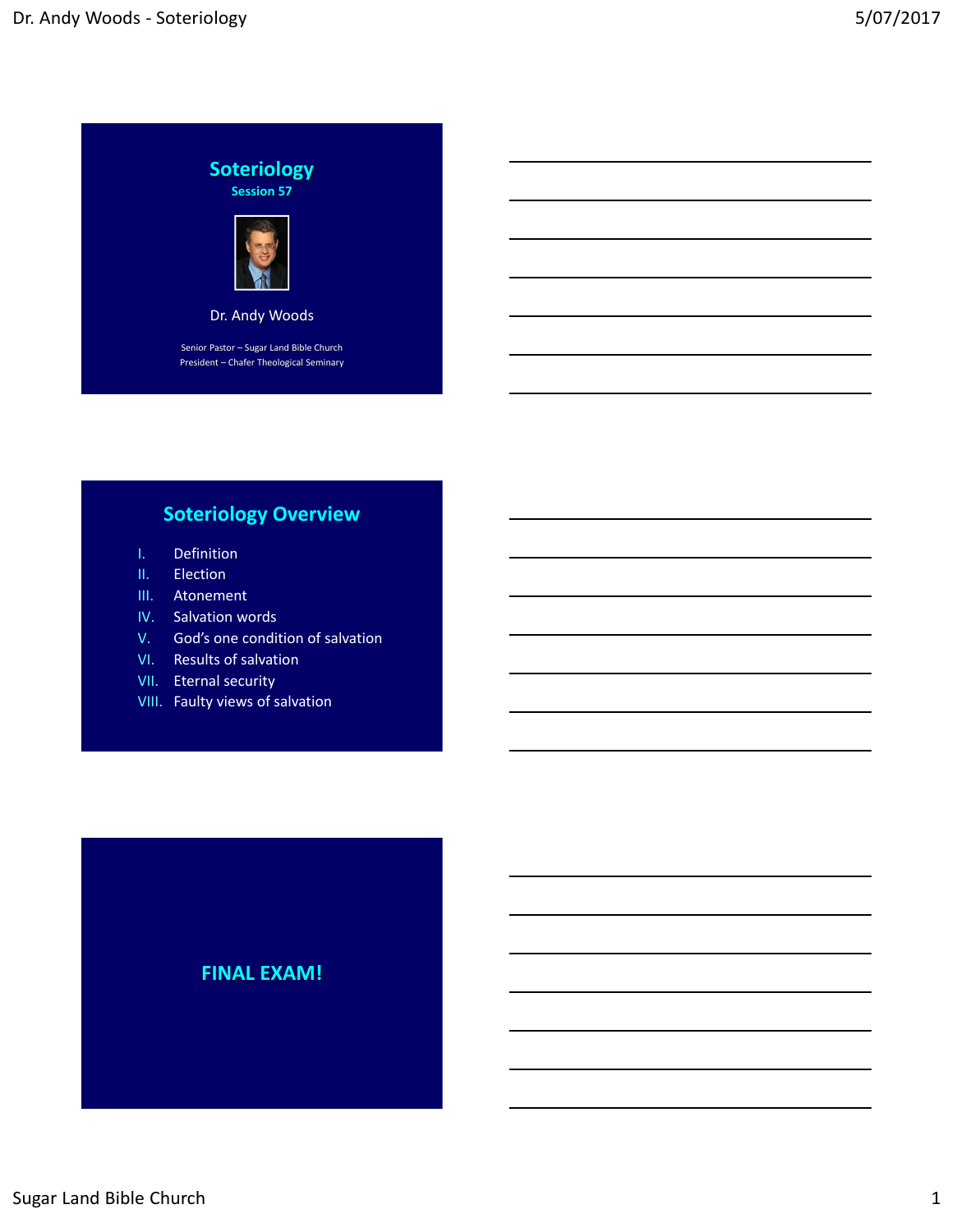## Results of Salvation

- Sonship/adoption (Gal 4:5‐7; Rom 8:14‐17)
- Eternal life (John 3:16)
- Regeneration (John 3:5; Titus 3:5)
- Justification (Rom 8:33‐34)
- Forgiveness of all pre‐cross sins (Acts 17:30; Rom 3:25)
- **Good works (Eph 2:8‐10)**
- Sanctification (John 17:17)
- Glorification (Rom 8:30)
- End of the Law (Rom 10:4)
- Miscellaneous privileges (Philip 3:20; 1 Pet 2:5, 9; Rev 19:7; 1 Pet 1:4; Rom 5:1)

#### Capacity for Good Works

- Good works Ephes. 2:8‐10; Jas 2:18, 26
- Overcoming habitual sins that characterize unbelievers Gal. 5:19‐21; 1 Cor. 6:9‐10; Eph. 5:5; Rev. 21:8; 22:15
- Desirable but not automatic
	- Good works John 15:8
	- Habitual Sin 2 Pet 2:7; 1 Cor. 3:15; 6:19





#### **James 2:14–26 (NASB95)**

<sup>14</sup> What use is it, my brethren, if someone says he has faith but he has no works? Can that faith save him? <sup>15</sup> If a brother or sister is without clothing and in need of daily food, <sup>16</sup> and one of you says to them, "Go in peace, be warmed and be filled," and yet you do not give them what is necessary for *their* body, what use is that? <sup>17</sup> Even so faith, if it has no works, is dead, *being* by itself. <sup>18</sup> But someone may *well* say, "You have faith and I have works; show me your faith without the works, and I will show you my faith by my works." <sup>19</sup> You believe that God is one. You do well; the demons<br>also believe, and shudder. <sup>20</sup> But are you willing to recognize, you foolish fellow, that<br>faith without works is useless? <sup>21</sup> Was not A when he offered up Isaac his son on the altar? <sup>22</sup> You see that faith was working with his works, and as a result of the works, faith was perfected; <sup>23</sup> and the Scripture was fulfilled which says, "Амр Авванам вецеvер Gop, амр Iт was вескомер то нім аs<br>віснтеоизмеss," and he was called the friend of God. <sup>24</sup> You see that a man is justified by works and not by faith alone.  $25$  In the same way, was not Rahab the harlot also justified by works when she received the messengers and sent them out by another way? <sup>26</sup> For just as the body without *the* spirit is dead, so also faith without works is dead.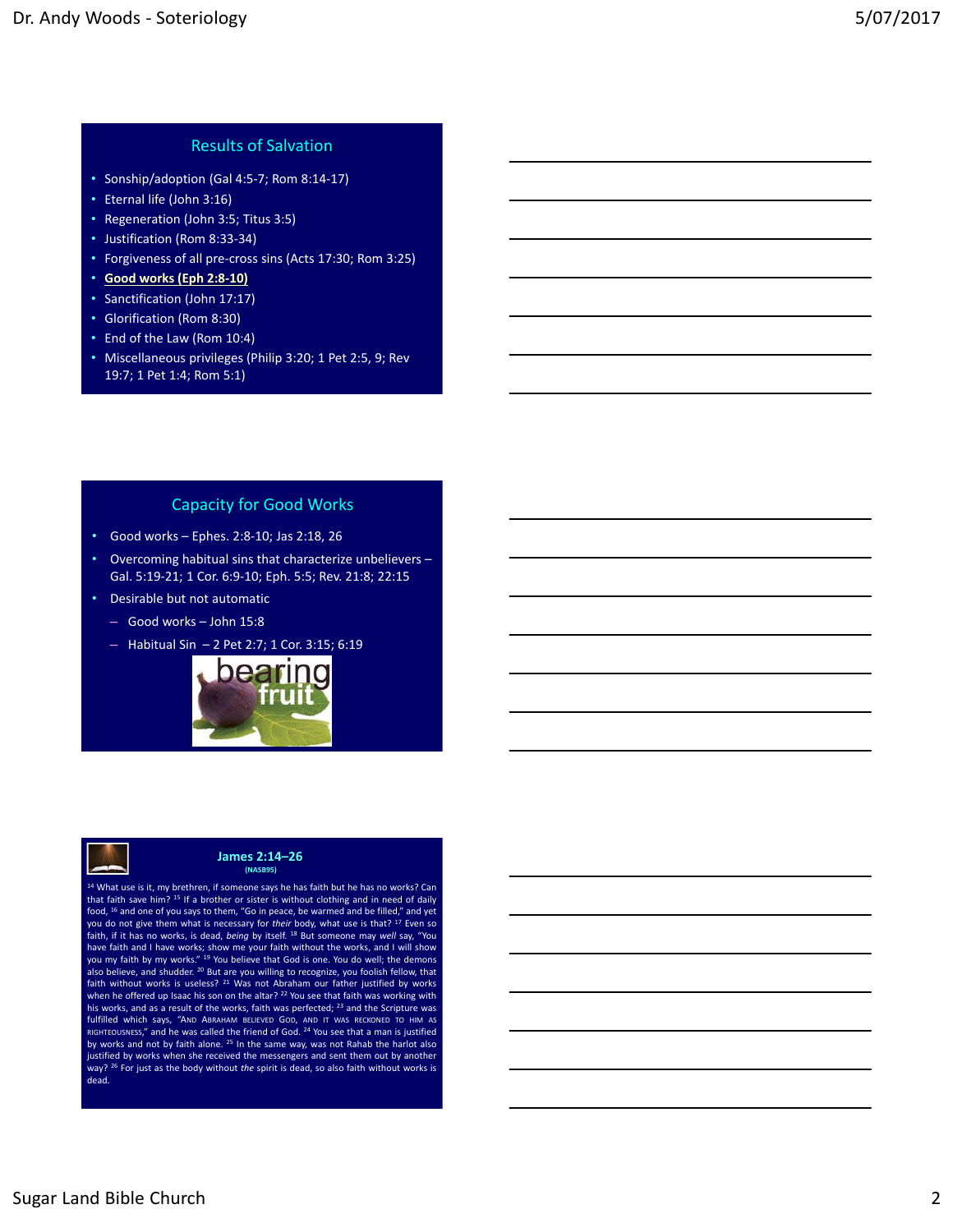| <b>Harmony Between Paul and James</b> |                                        |                                                       |  |  |
|---------------------------------------|----------------------------------------|-------------------------------------------------------|--|--|
|                                       | <b>PAUL</b>                            | <b>JAMES</b>                                          |  |  |
| <b>Issue</b>                          | Self righteous Judaism                 | Dead orthodoxy                                        |  |  |
| <b>Justification</b>                  | Declaration of innocence<br>before God | Evidence of the believer's<br>useful faith before man |  |  |
| <b>Genesis</b>                        | Gen 15:6                               | Gen 22                                                |  |  |
| <b>Faith</b>                          | Justification - "Abram"                | Sanctification-<br>"Abraham"                          |  |  |
| <b>Works</b>                          | <b>Favor with God</b>                  | Believer's moral deeds                                |  |  |

| <u> 1989 - Johann Stoff, deutscher Stoff, der Stoff, der Stoff, der Stoff, der Stoff, der Stoff, der Stoff, der S</u>                                                                                                         |  |         |
|-------------------------------------------------------------------------------------------------------------------------------------------------------------------------------------------------------------------------------|--|---------|
|                                                                                                                                                                                                                               |  |         |
| and the control of the control of the control of the control of the control of the control of the control of the                                                                                                              |  |         |
|                                                                                                                                                                                                                               |  |         |
| ,我们也不会有什么。""我们的人,我们也不会有什么?""我们的人,我们也不会有什么?""我们的人,我们的人,我们也不会有什么?""我们的人,我们的人,我们也不会                                                                                                                                              |  |         |
|                                                                                                                                                                                                                               |  |         |
| the control of the control of the control of the control of the control of the control of the control of the control of the control of the control of the control of the control of the control of the control of the control |  | _______ |
|                                                                                                                                                                                                                               |  |         |
| the control of the control of the control of the control of the control of                                                                                                                                                    |  |         |
|                                                                                                                                                                                                                               |  |         |

| <b>JUSTIFICATION - SALVATION</b>                                     | <b>DISCIPLESHIP</b>                                                                               |  |  |
|----------------------------------------------------------------------|---------------------------------------------------------------------------------------------------|--|--|
|                                                                      |                                                                                                   |  |  |
| <b>FREE GIFT</b>                                                     | <b>COSTLY</b>                                                                                     |  |  |
| <b>RECEIVED THROUGH FAITH</b>                                        | <b>ENTERED INTO THROUGH</b><br><b>COMMITMENT AND OBEDIENCE</b><br>THROUGH THE SPIRIT'S ENABLEMENT |  |  |
| <b>NOT BY WORKS</b>                                                  | <b>INVOLVES OUR COOPERATION</b>                                                                   |  |  |
| <b>INSTANT</b>                                                       | <b>LIFE-LONG PROCESS</b>                                                                          |  |  |
| <b>JUSTIFICATION</b>                                                 | <b>SANCTIFICATION</b>                                                                             |  |  |
| <b>IFSUS PAID THE PRICE</b>                                          | <b>BELIEVER PAYS THE PRICE</b>                                                                    |  |  |
| <b>TRUSTING JESUS AS SAVIOR</b>                                      | <b>FOLLOWING JESUS AS LORD</b>                                                                    |  |  |
| <b>BELIEVE THE GOSPEL</b>                                            | <b>OBEY THE COMMANDS</b>                                                                          |  |  |
| <b>ONE CONDITION</b>                                                 | <b>MULTIPLE CONDITIONS</b>                                                                        |  |  |
| <b>EXPERIENCED BY ALL CHRISTIANS</b>                                 | <b>EXPERIENCED BY SOME CHRISTIANS</b>                                                             |  |  |
| <b>RESULTS IN ETERNAL LIFE</b>                                       | <b>RESULTS IN REWARDS &amp; AUTHORITY</b>                                                         |  |  |
| Adapted from http://www.gracelife.org/resources/gracenotes.asp?id=23 |                                                                                                   |  |  |



## Believe and Be Baptized? Problem Passages

- Mark 16:15‐16
- John 3:5
- Acts 2:38
- Rom. 6:3‐4 & Col. 2:11‐12
- 1 Pet. 3:20-21

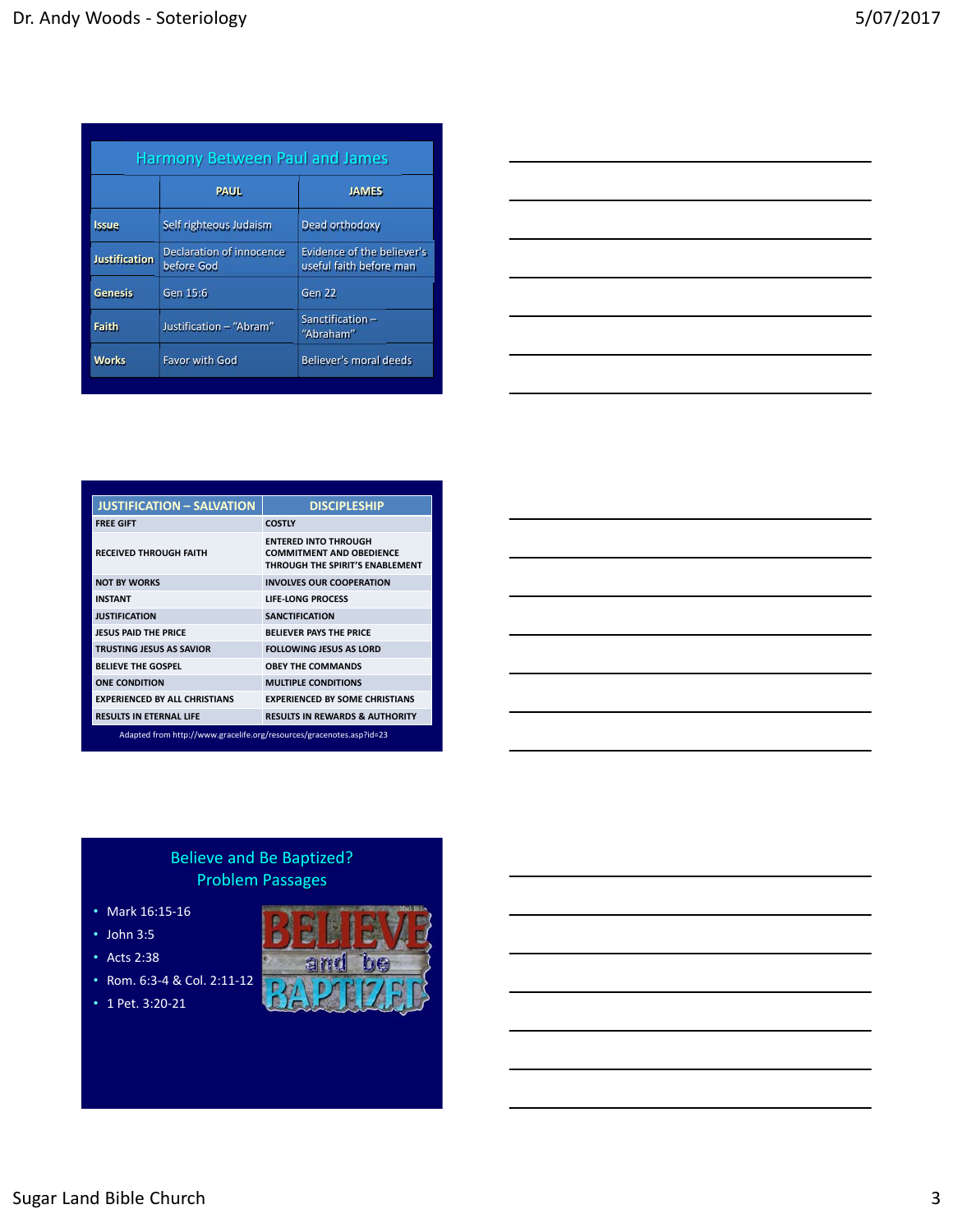## Evidence for Eternal Security

- 1. Because self‐righteousness did not save us it is not a basis upon which salvation can be lost
- 2. Salvation is not given or maintained by works
- 3. If a believer can lose eternal life, then how can this life be eternal (John 3:16)?
- 4. The Bible's promises guarantee security (John 10:28)
- 5. The assurance of salvation (1 John 5:14)
- 6. The believer is predestined for glory (Rom 8:29‐30)
- 7. The Spirit's seal cannot be broken (Eph 4:30)

#### Evidence for Eternal Security

- 8. God keeps us from falling (1 Pet 1:4-5)
- 9. Christ's role as intercessor and advocate (John 17:11-12, 20)
- 10. Christ's death perfectly dealt with all sins (Titus 2:14)
- 11. A believer cannot be removed from Christ's body (1 Cor. 12:13)
- 12. The Bible does not specify which sins remove salvation
- 13. Believers with unfruitful lives still have salvation although lose rewards at the Bema Seat (1 Cor 3:15)

## 2. Passages From Matthew

- a. Matt. 6:14‐15
- b. Matt. 7:21‐23
- c. Matt. 8:11‐12; 25:30
- d. Matt. 10:32‐33
- e. Matt. 12:31‐32
- **f. Matt. 24:13**
- g. Matt. 25:41

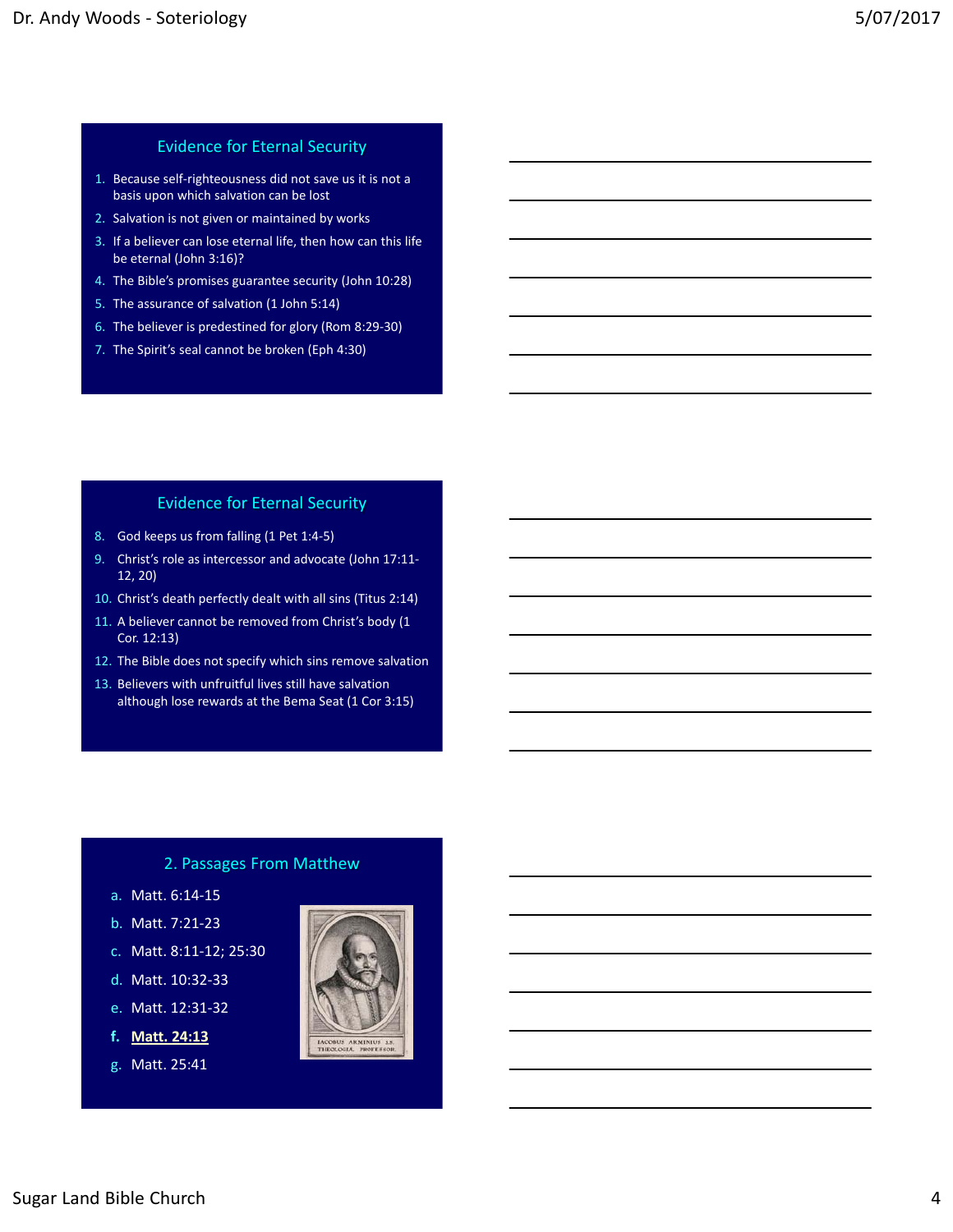





## **Galatians 5:4 (NASB)**

"You have been **severed from Christ**, you who are seeking to be justified by law; **you have fallen from grace**."

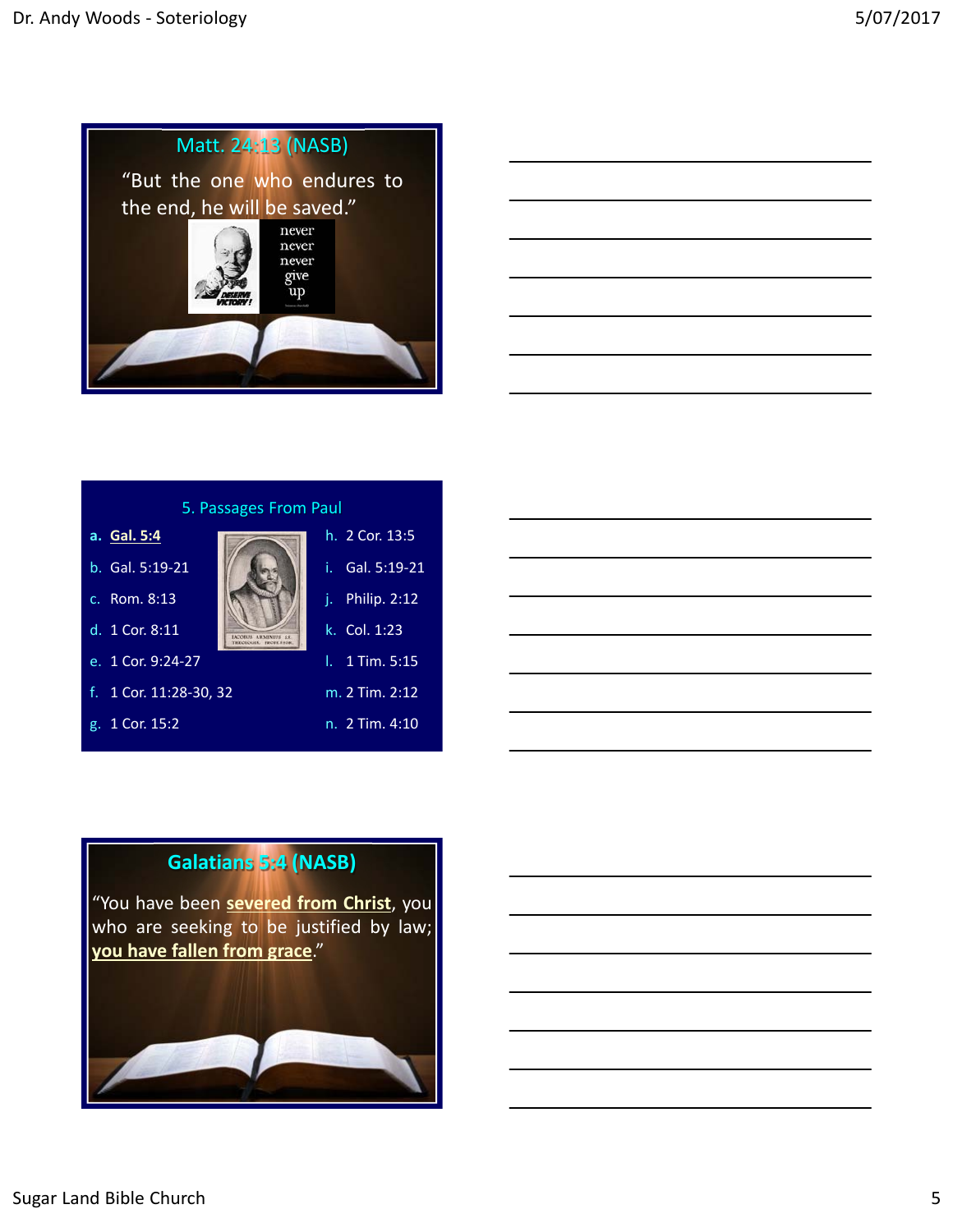#### a. Galatians 5:4



- 2. Three types of Pharisees
- 3. Galatians is a spiritual life book (3:3)

1. The Galatians were believers (4:6; 5:16)

- 4. The Galatians were missing God's grace in the middle tense of their salvation (not the first tense)
- 5. Reverting to a performance based relationship in daily living is quite a fall from grace
- 6. Galatians 5:4 does not teach a loss of salvation



g. 1 Cor. 15:2



- 
- k. 1 Tim. 5:15
- l. 2 Tim. 2:12
- m. 2 Tim. 4:10

## **Philippians 2:12 (NASB)**

"So then, my beloved, just as you have always obeyed, not as in my presence only, but now much more in my absence, **work out your salvation with fear and trembling**."

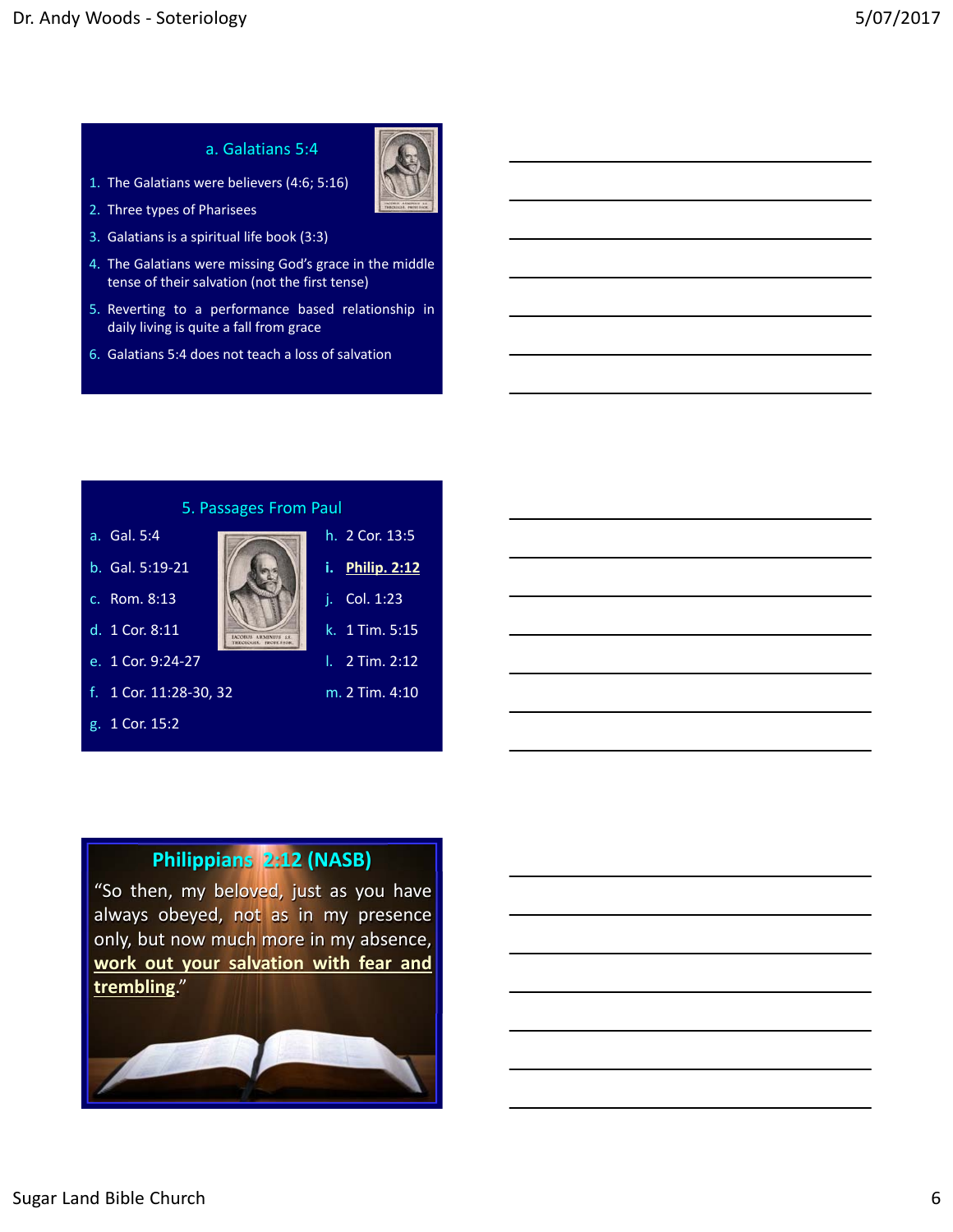| <b>Three Tenses of Salvation</b> |                         |                       |                 |  |
|----------------------------------|-------------------------|-----------------------|-----------------|--|
| <b>Phase</b>                     | <b>Justification</b>    | <b>Sanctification</b> | Glorification   |  |
| Tense                            | Past                    | <b>Present</b>        | <b>Future</b>   |  |
| Saved from sin's:                | Penalty                 | Power                 | Presence        |  |
| <b>Scripture</b>                 | Eph 2:8-9;<br>Titus 3:5 | Philip 2:12           | <b>Rom 5:10</b> |  |
|                                  |                         |                       |                 |  |
|                                  |                         |                       |                 |  |



Three Tenses of Salvation

| <b>Phase</b>      | <b>Justification</b>    | <b>Sanctification</b> | <b>Glorification</b> |
|-------------------|-------------------------|-----------------------|----------------------|
| Tense             | Past                    | Present               | <b>Future</b>        |
| Saved from sin's: | Penalty                 | Power                 | <b>Presence</b>      |
| <b>Scripture</b>  | Eph 2:8-9;<br>Titus 3:5 | Philip 2:12           | <b>Rom 5:10</b>      |

| the contract of the contract of the contract of the contract of the contract of |  |  |
|---------------------------------------------------------------------------------|--|--|
|                                                                                 |  |  |

| <b>Three Tenses of Salvation</b> |                         |                       |                 |  |
|----------------------------------|-------------------------|-----------------------|-----------------|--|
| Phase                            | <b>Justification</b>    | <b>Sanctification</b> | Glorification   |  |
| Tense                            | Past                    | <b>Present</b>        | <b>Future</b>   |  |
| Saved from sin's:                | Penalty                 | Power                 | <b>Presence</b> |  |
| <b>Scripture</b>                 | Eph 2:8-9;<br>Titus 3:5 | <b>Philip 2:12</b>    | <b>Rom 5:10</b> |  |
|                                  |                         |                       |                 |  |
|                                  |                         |                       |                 |  |

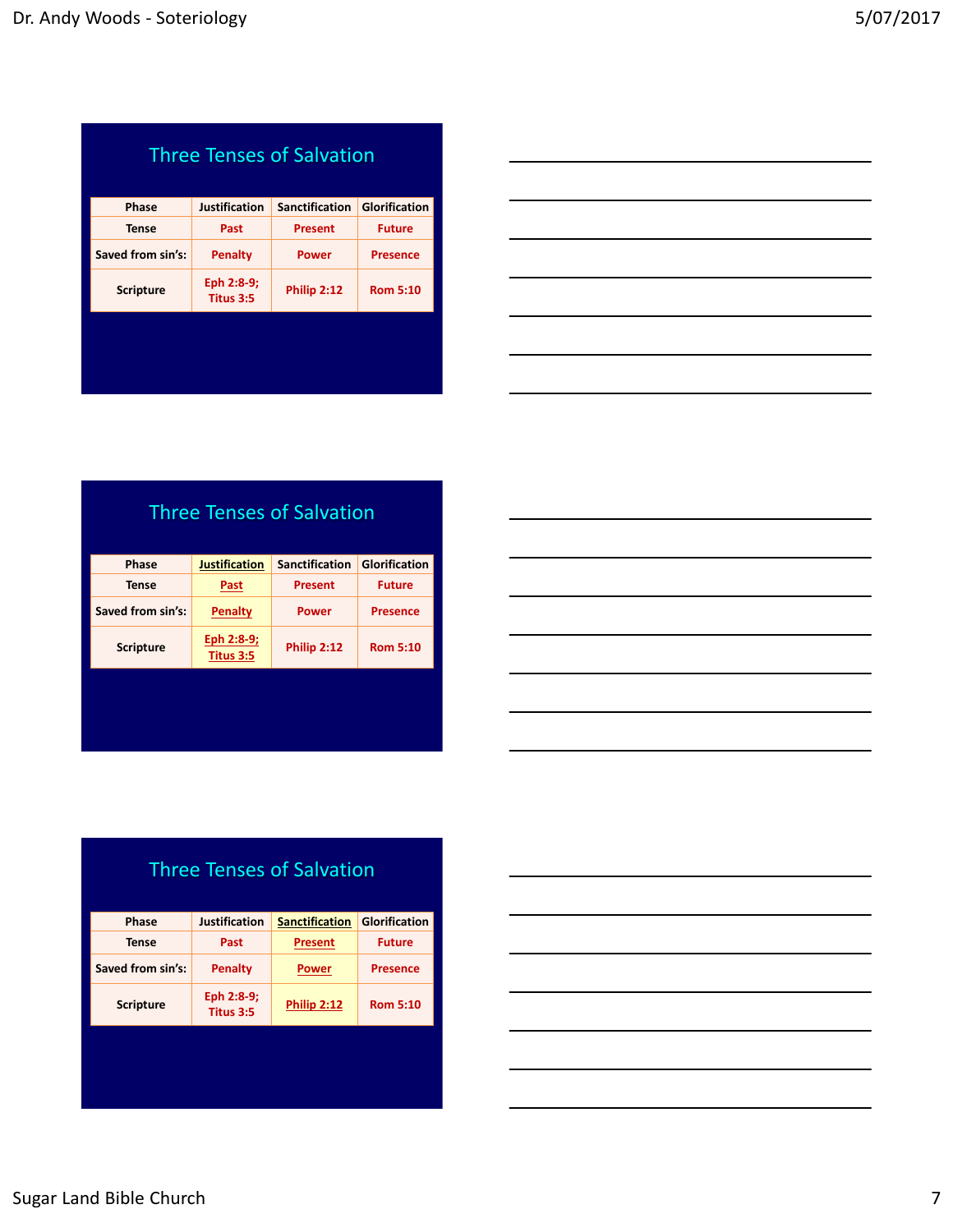## Philippians 2:12

- Middle tense of salvation
- Immediate context Philippians 2:14‐16
- Overall context Philippians 4:2‐3



## **1 John 5:16‐17**

"If anyone sees his brother committing **a sin not** *leading* **to death**, he shall ask and *God* will for him give life to those who commit **sin not leading to death. There is a sin leading to death**; I do not say that he should make request for this. <sup>17</sup> All unrighteousness is sin, and **there is a sin not leading to death**." (NASB)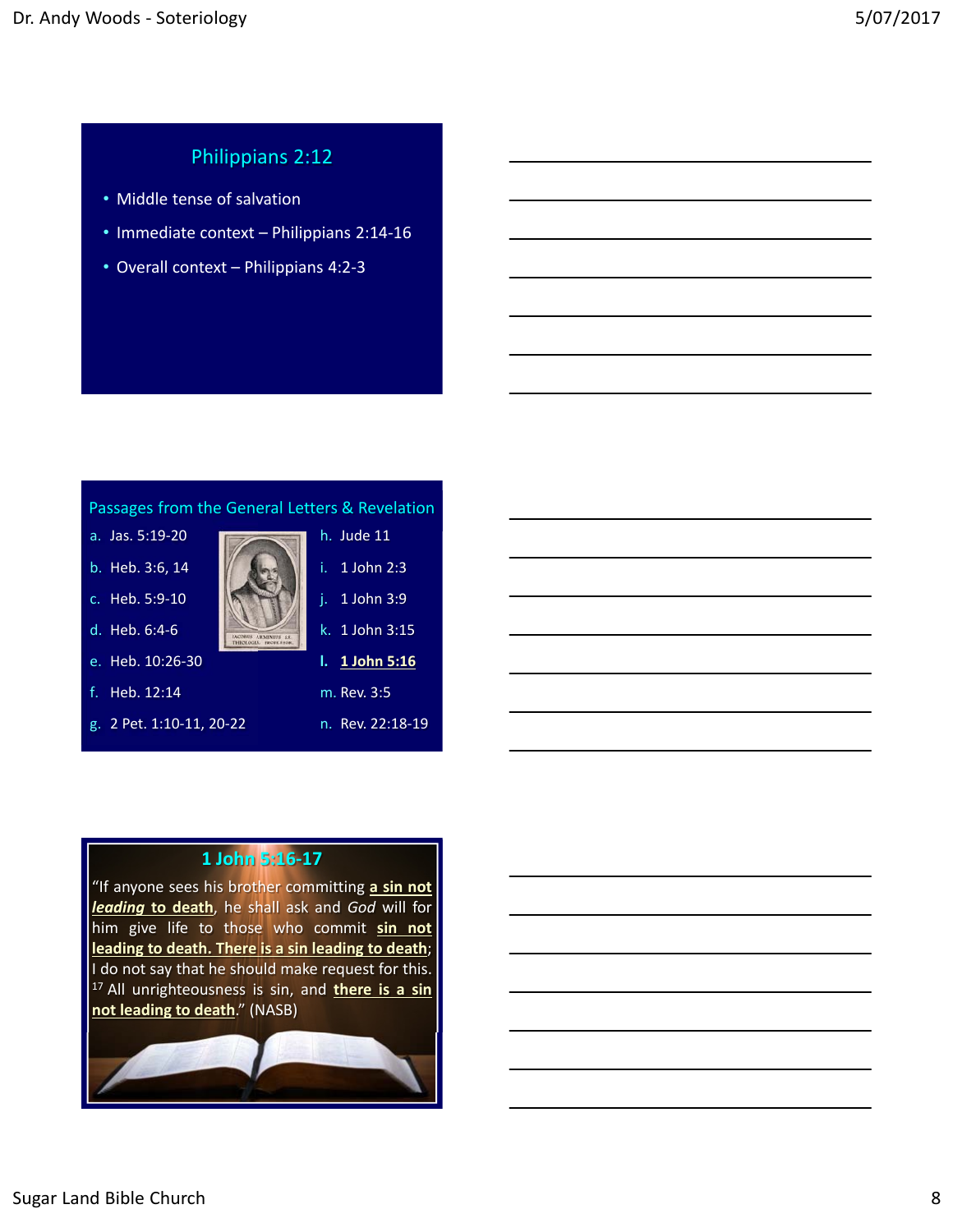## 1 John 5:16‐17

- Sin brings death
	- Rom. 6:23
	- Jas. 1:14‐16
- Maximum divine discipline
	- Acts 5:1‐11
	- $-1$  Cor. 11:30
	- 1 John 5:16‐17
	- Rev. 2:22‐23





## **2 Peter 1:10‐11**

"Therefore, brethren, be all the more diligent **to make certain about His calling and choosing you**; for as long as you practice these things, you will never stumble;  $^{11}$  for in this way the entrance into the eternal kingdom of our Lord and Savior Jesus Christ will be abundantly supplied to you." (NASB)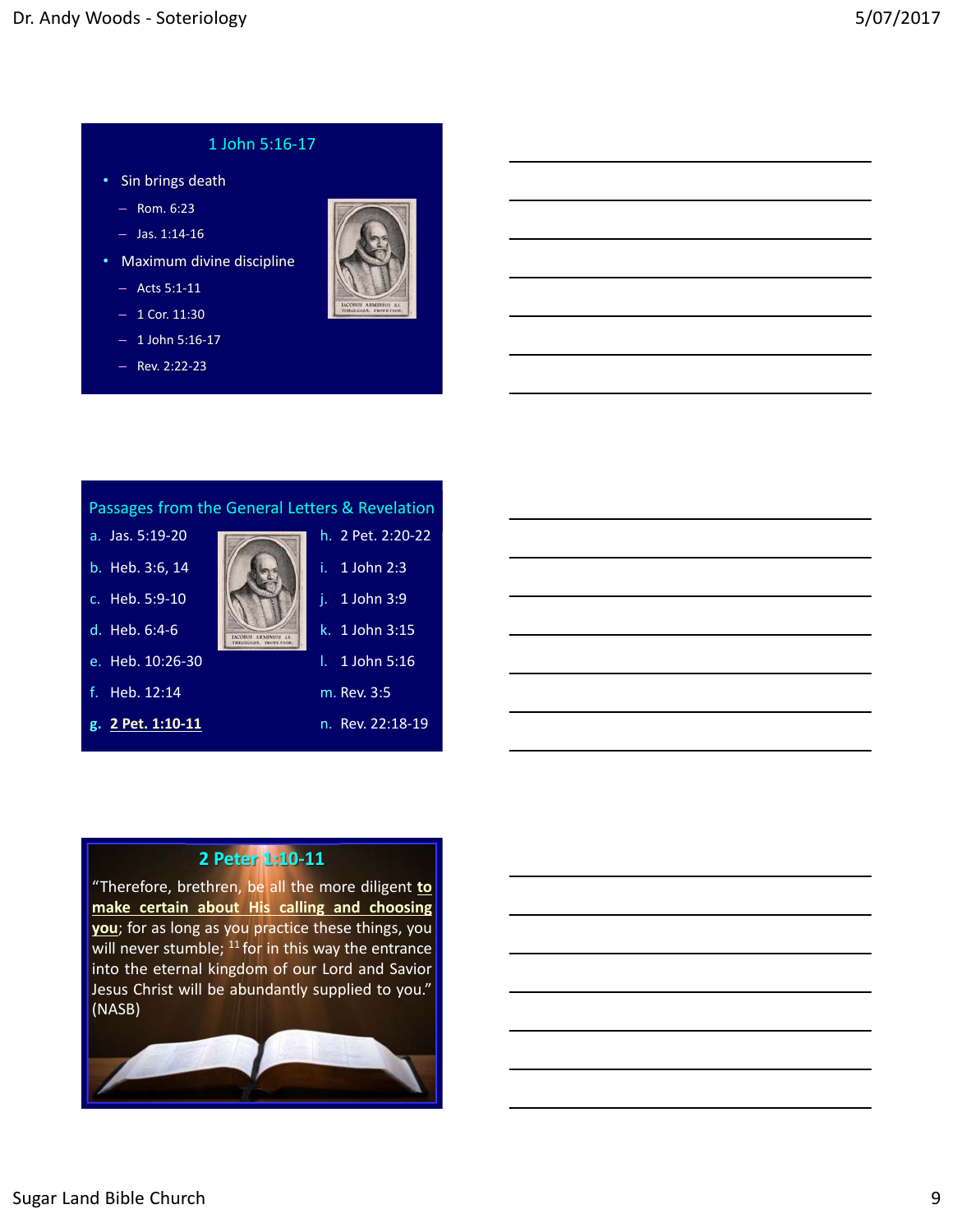## 2 Peter 1:10‐11

- Diligence in the Christian life does not make the believer more secure
- However, it can deepen inward assurance
- "Abundant entrance into the kingdom"‐some believers will be saved but have little reward (1 Cor. 3:15; 2 John 8; Rev. 3:11)
- Our ultimate assurance comes from Christ's promises (John 5:24; 6:47)



## Lordship Salvation 7 Problems



#### Changes the gospel

- Places an impossible burden upon the unsaved
- Confuses justification with sanctification Confuses the result of with requirement for salvation
- Fails to make basic dispensational distinctions
- **Ignores the reality of a carnal Christian**
- Destroys the assurance of salvation



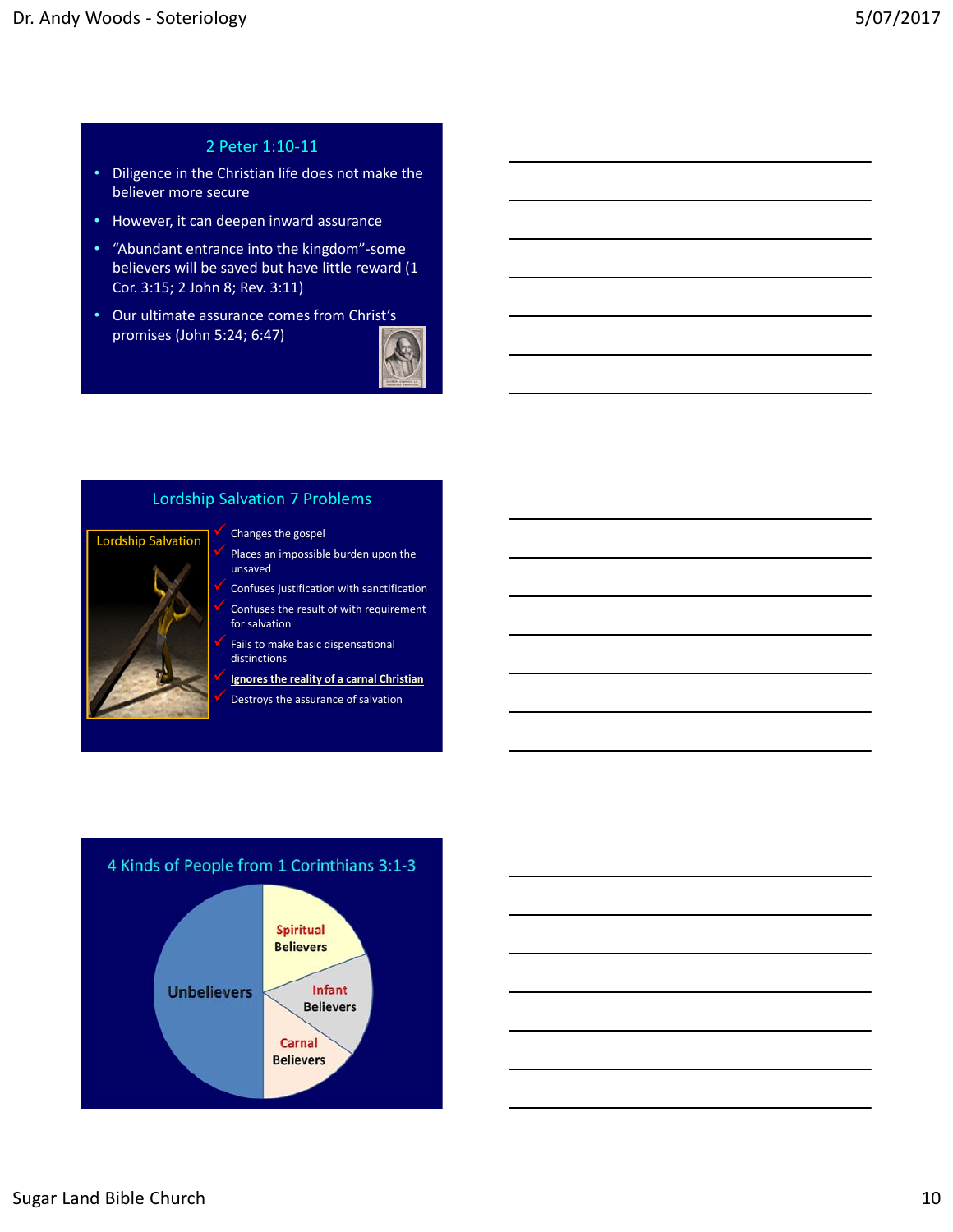#### **4 KINDS OF PEOPLE 1 Corinthians 3:1‐3**



<sup>1</sup> And I, brethren, could not speak to you as to **spiritual** *people* but as to **carnal**, as to **babes** in Christ. <sup>2</sup> I fed you with milk and not with solid food; for until now you were not able *to receive it,* and even now you are still not able; <sup>3</sup> for you are still carnal. For where *there are* envy, strife, and divisions among you, are you not carnal and behaving like *mere* **men**? (NKJV)

## **Carnal Christianity**  *"an unfortunate possibility"*

| • Exod. 19:1ff       | $\cdot$ 1 Cor. 3:15 |  |
|----------------------|---------------------|--|
| • Acts 10:14         | $\cdot$ 1 Cor. 6:19 |  |
| $\cdot$ Gal. 2:11-14 | • 1 Cor. 9:24-27    |  |
| • Acts 19:18-19      | • Philip. 4:2-3     |  |
| • 1 Cor. 1:2, 7      | * Lot-Gen. 13:12:   |  |
|                      | 19:4-8, 14, 30-38   |  |
|                      | vs. Gen 19:22; 2    |  |
|                      | Pet. 2:7-8          |  |